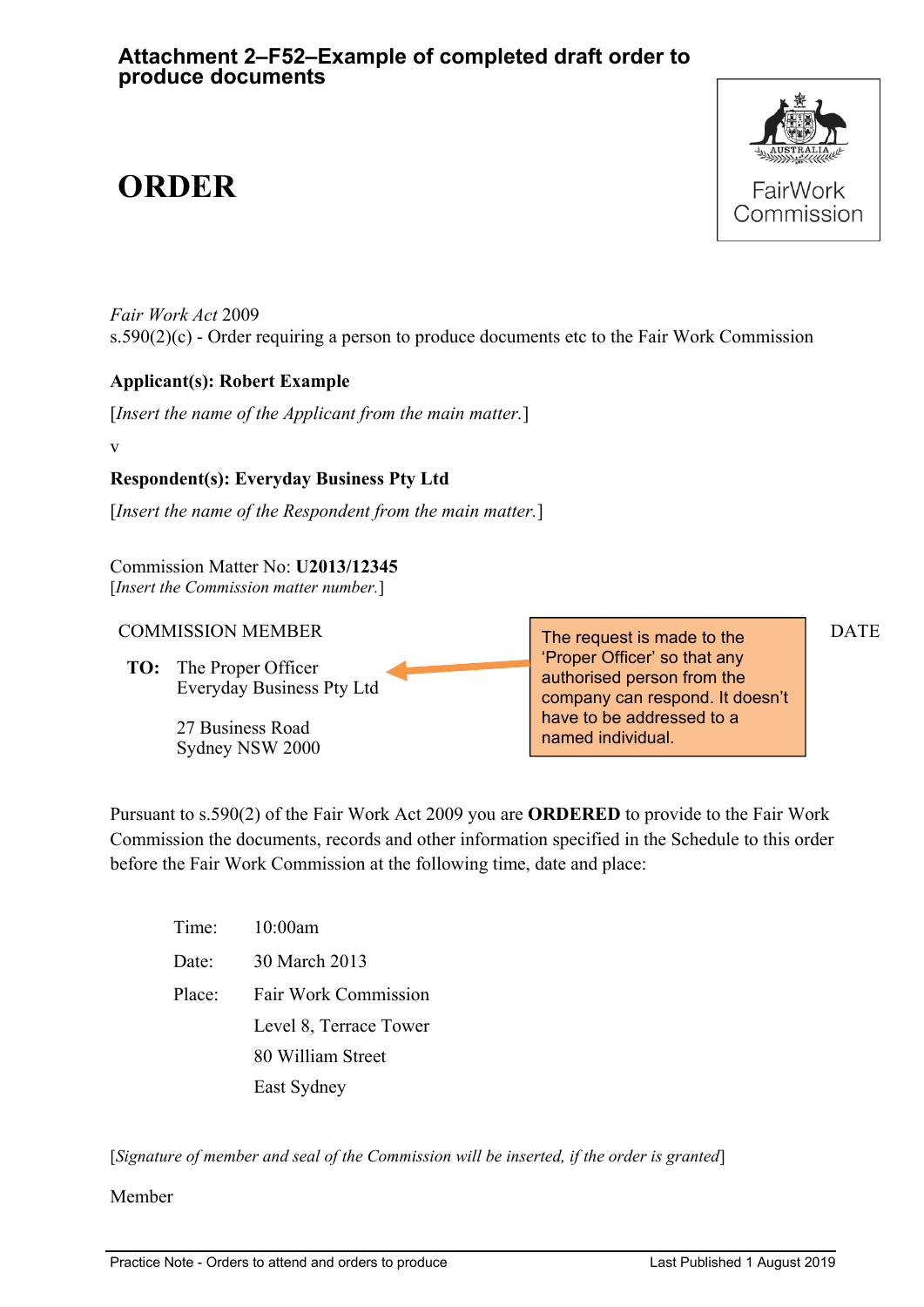#### Note:

- $\Box$  This order has been made at the request of Mr Robert Example.
- $\Box$  You can request to have this order set aside or varied.
- Instead of attending to provide the documents etc. covered by this order at the time, date and place specified above, you may produce them to an officer of the Commission at the place specified above not later than 4.00 pm on the day before the date specified above.
- If you have any queries in relation to this order please contact the associate to [*member*] at [*chamber's email*]*.*